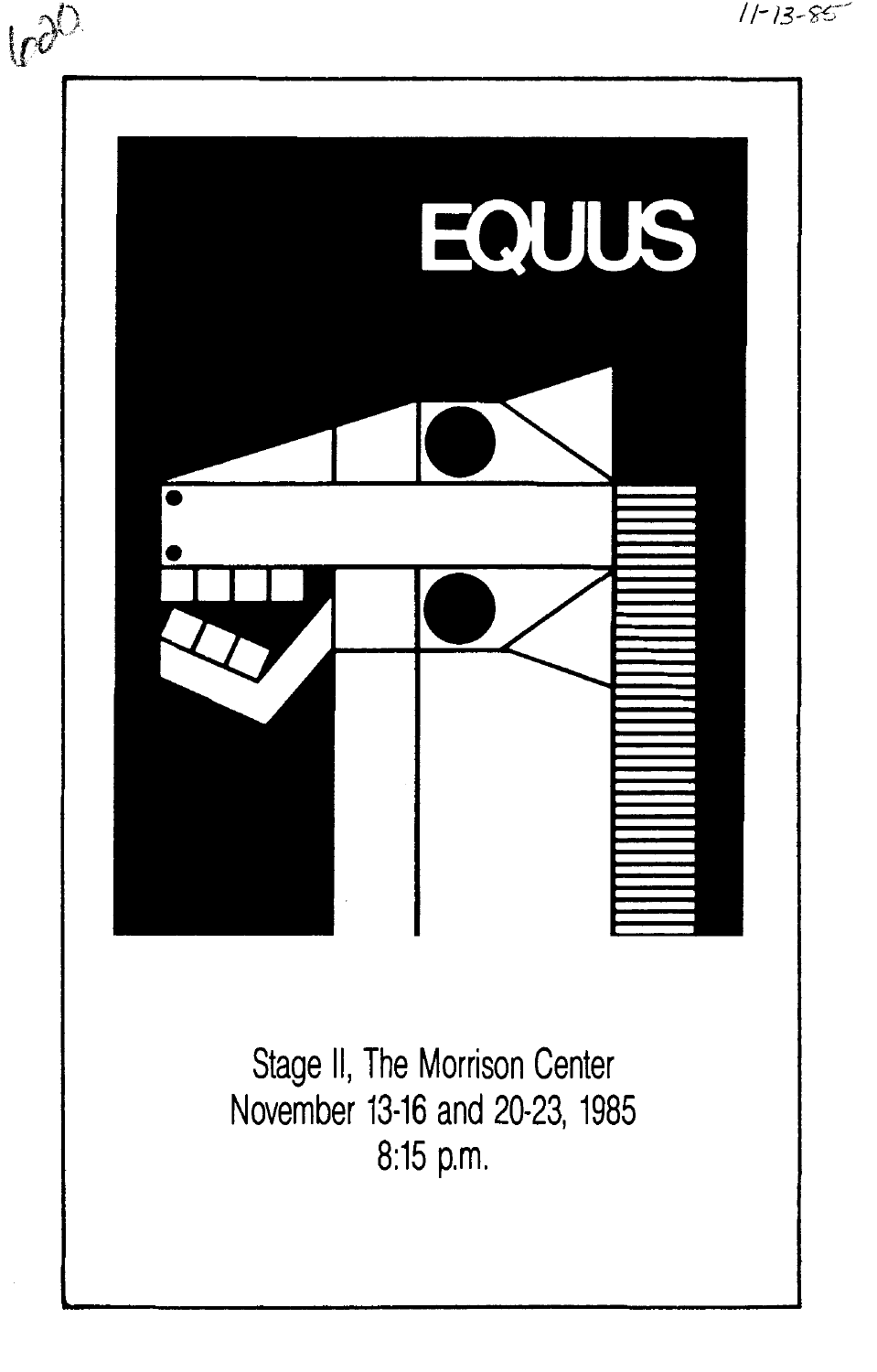# Boise State University DEPARTMENT OF THEATRE ARTS

## presents



by Peter Shaffer

## CAST

(in order of appearance)

| Jill Mason Cristina Poole | John Hall<br>Douglas M. Hoppe           |
|---------------------------|-----------------------------------------|
|                           | <b>Camille Pavesic</b><br>Robert Singer |

# **SCENE**

The main action of the play takes place in Rokeby Psychiatric Hospital in Southern England.

# TIME

## Present

The play will be performed in two acts with a ten minute intermission.

Produced by special arrangement with Samuel French Inc.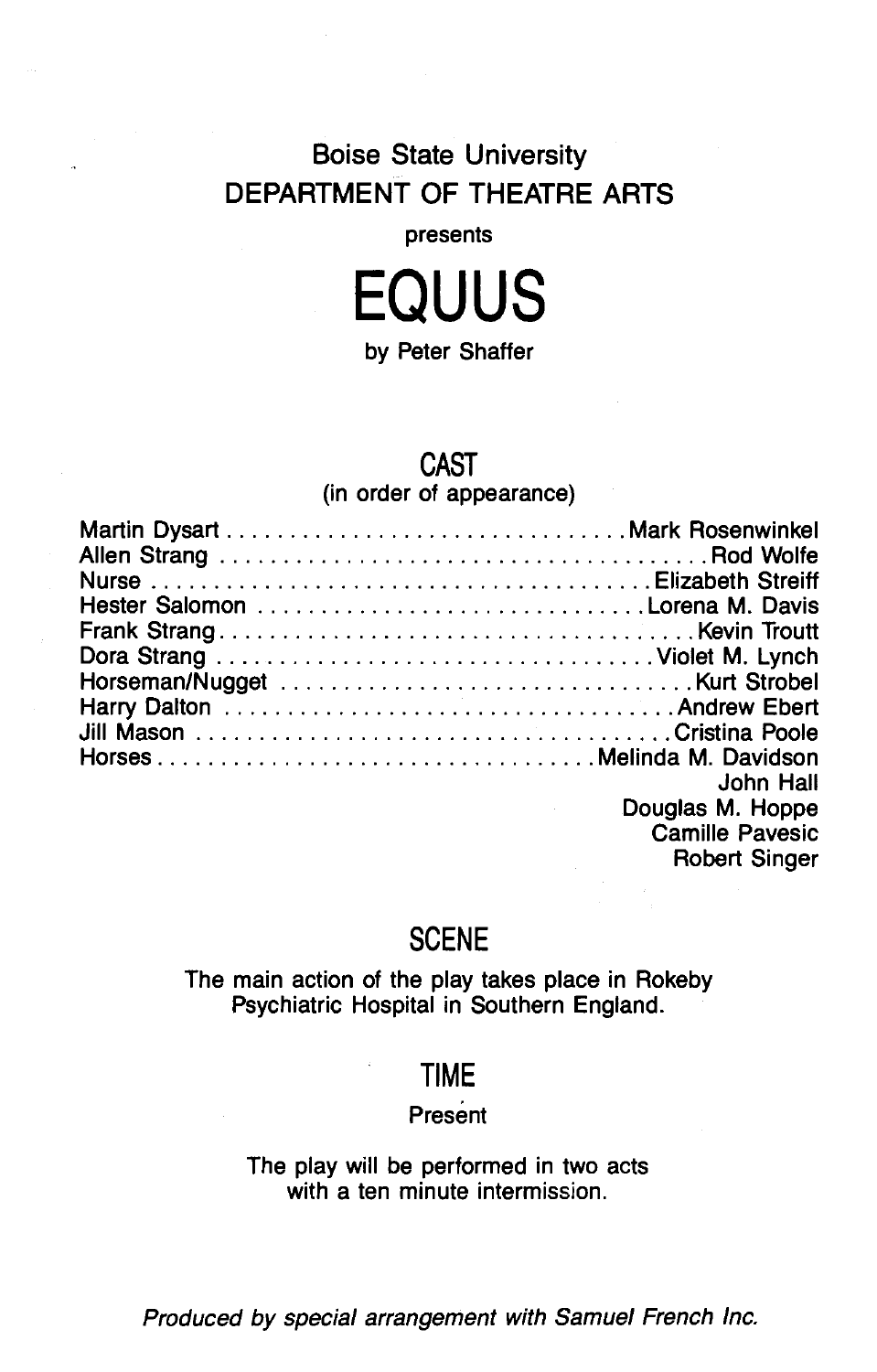# PRODUCTION STAFF

| ChoreographerElizabeth Streiff           |                        |
|------------------------------------------|------------------------|
|                                          |                        |
|                                          |                        |
|                                          |                        |
|                                          |                        |
| Costume Designer Nancy Berger            |                        |
| Dialect CoachesGlen Hughes               |                        |
|                                          | <b>Trish Elledge</b>   |
|                                          | Mark Rosenwinkel       |
|                                          | Elizabeth Streiff      |
| House Supervisor  William E. Shankweiler |                        |
| House Manager Debbie DeNinno             |                        |
|                                          |                        |
|                                          |                        |
|                                          | <b>Heather Nisbett</b> |
|                                          |                        |

# PRODUCTION CREW

## **Setting**

Steve Redmond, Master Carpenter Kurt Strobel Michael Hartwell Students of TA-117

### Costumes

Nancy Berger, Wardrobe **Supervisor** Holly Holsinger Susan Petzak

Properties Kimberly Lynch

Sound Michael Hartwell Laura Jasper

Noel Chase

Lights Michael Hartwell

# DEPARTMENT OF THEATRE ARTS STAFF

| Charles E. Lauterbach, B.A., M.A., Ph.D. Director |  |
|---------------------------------------------------|--|
|                                                   |  |
|                                                   |  |
|                                                   |  |
|                                                   |  |
|                                                   |  |
|                                                   |  |
|                                                   |  |